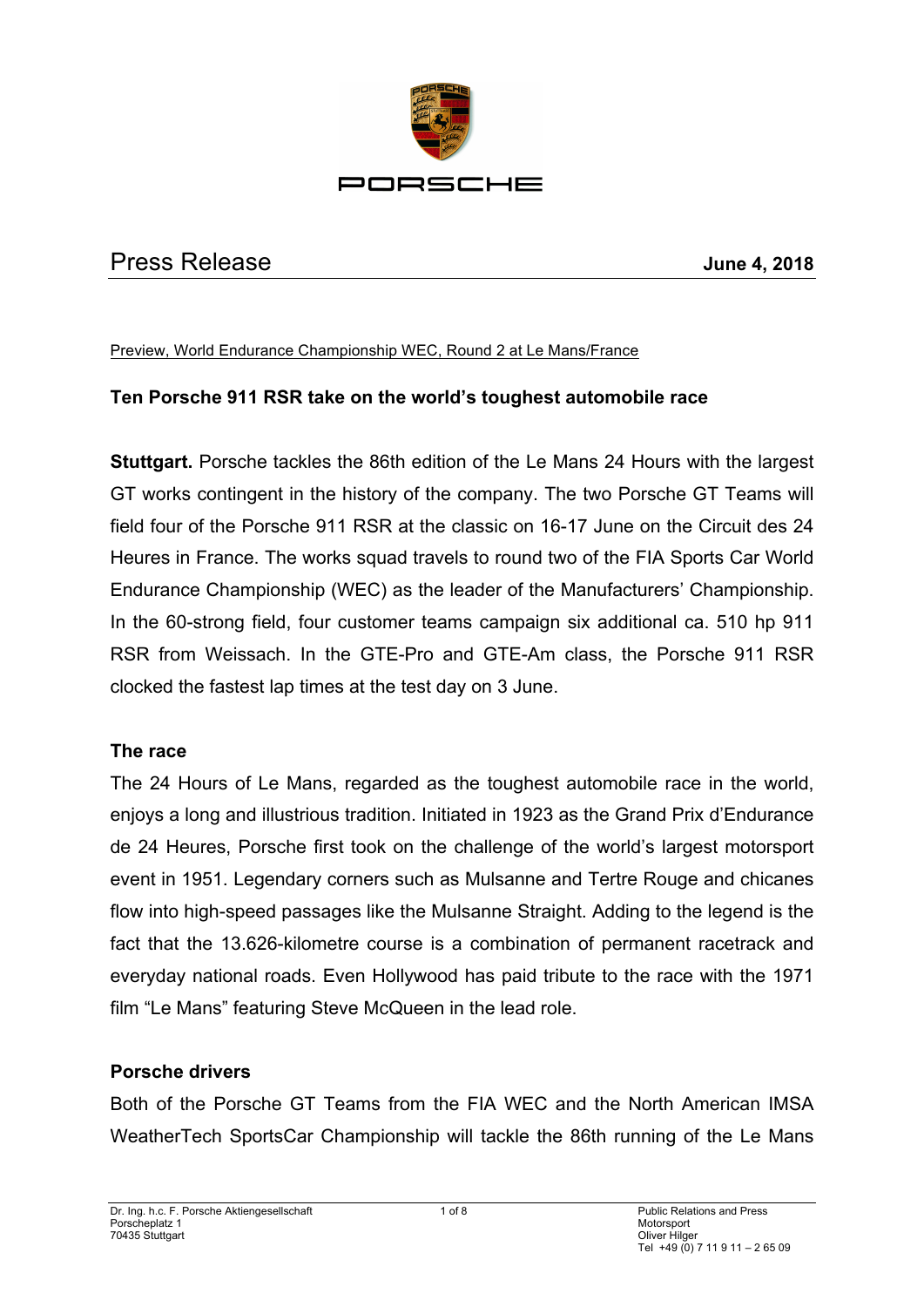24 Hours. Twelve works drivers will race for victory in the GTE-Pro class. Sharing driving duties in the #91 Porsche 911 RSR are Richard Lietz (Austria), Gianmaria Bruni (Italy) and Frenchman Frédéric Makowiecki. Kévin Estre (France), Michael Christensen from Denmark and Laurens Vanthoor (Belgium) contest the longdistance classic in the #92 car. Manning the third 911 RSR (#93) for the Porsche GT Team are Patrick Pilet (France), Nick Tandy (Great Britain) and New Zealander Earl Bamber. Timo Bernhard from Germany, Romain Dumas (France) and Sven Müller (Germany) helm the #94 race car. With Bamber, Bernhard, Dumas and Tandy, four outright Le Mans winners contest the 24-hour race for Porsche.

# **Customer teams**

Four customer teams field another six Porsche 911 RSR racers in the GTE-Am class. Porsche Young Professional Matt Campbell (Australia), Christian Ried (Germany) and the 18-year-old Porsche Junior Julien Andlauer (France) tackle the race in Dempsey Proton Racing's #77 car. Porsche Young Professional Matteo Cairoli (Italy), Khaled Al Qubaisi (United Arab Emirates) and Giorgio Roda (Italy) drive the second 911 RSR of the squad that enjoys support from the actor Patrick Dempsey. With Patrick Long, Timothy Pappas and Spencer Pumpelly, an all-American crew share the cockpit of the #99 Porsche 911 RSR run by Proton Competition. The Project 1 WEC team relies on Porsche works driver Jörg Bergmeister (Germany), Egidio Perfetti (Norway) and Patrick Lindsey (USA). The 911 RSR of Gulf Racing is manned by British drivers Michael Wainwright and Ben Barker with Australian Alex Davison. The Italian squad Ebimotors competes with Fabio Babini (Italy), Erik Maris (France) and Porsche Selected Driver Christina Nielsen (Denmark).

# **The Porsche 911 RSR**

For the Porsche 911 RSR, 2018 marks the second outing at the long-distance race. In its 2017 debut season, the race car from Weissach narrowly missed out on a podium spot, finishing fourth at the Le Mans 24 Hours. Depending on the restrictor, the water-cooled four-litre flat-six engine puts out around 510 hp. The newly developed race car celebrated its premiere in 2017 at the 24 Hours of Daytona. A large rear dif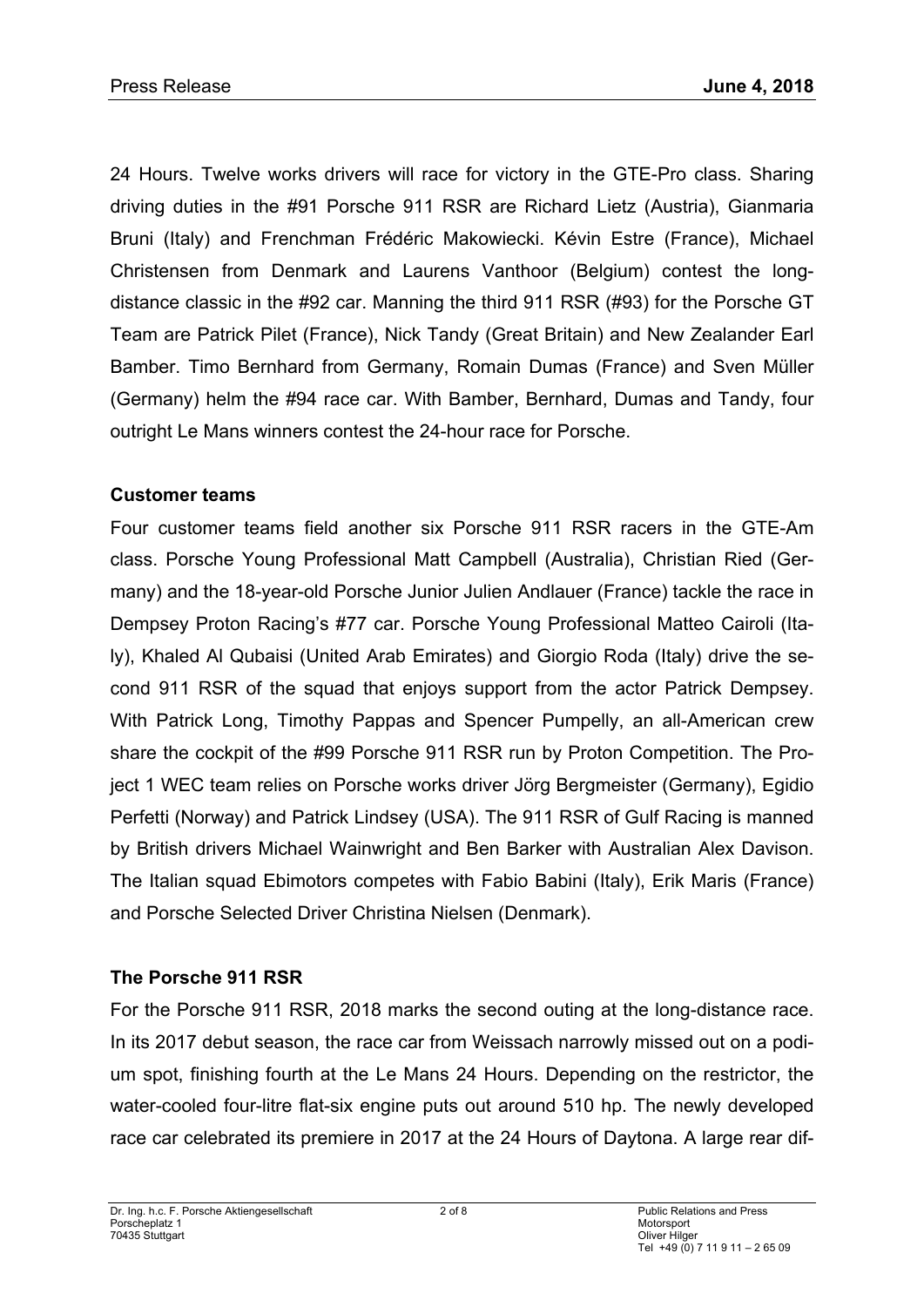fuser combined with a top-mounted rear wing generates high downforce and provides aerodynamic efficiency.

## **The schedule**

The race starts on Saturday, 16 June, at 15.00 hrs CEST. On Wednesday, 13 June, from 16.00 to 20.00 hrs, teams have the chance to find a suitable setup for the 911 RSR in free practice. On the same day, the first two-hour qualifying session is held from 22.00 hrs. On Thursday, 14 June, two more qualifying sessions are scheduled: from 19.00 to 21.00 hrs as well as from 22.00 hrs to midnight, teams attempt to clock the fastest lap times.

# **Live on TV and in the Internet**

Eurosport 1 broadcasts round two of the World Endurance Championship live and free-to-view. The TV channel also airs the free practice and qualifying sessions. These live broadcasts are supplemented by background reports and race analyses by Le Mans record winner Tom Kristensen, who utilises virtual tools to present and explain the race action. Sport1 televises highlights of the endurance race in a 60-minute programme on Monday, 18 June, from 23.00 hrs. This sports channel also provides online clips of the race at www.sport1.de.

## **Comments before the race**

**Dr Frank-Steffen Walliser, Vice President Motorsport and GT Cars:** "With the changes to our strategy announced last year and the withdrawal from the LMP1 programme, we've also promised to expand our involvement in GT racing. This year's Le Mans is definitely the highlight, which is obvious by the number of vehicles competing. With a total of ten Porsche 911 RSR, we're witnessing one of the largest GT line-ups ever. Our cars represent 30 percent of the entire GT field, and we're very proud of this. We're anticipating a very exciting race, particularly in the GTE-Pro category. Seventeen vehicles from six manufacturers with top drivers will go head-tohead at Le Mans. We're better prepared than ever before and after our great results at Spa, our successes in the USA, and especially at the Nürburgring, we're heading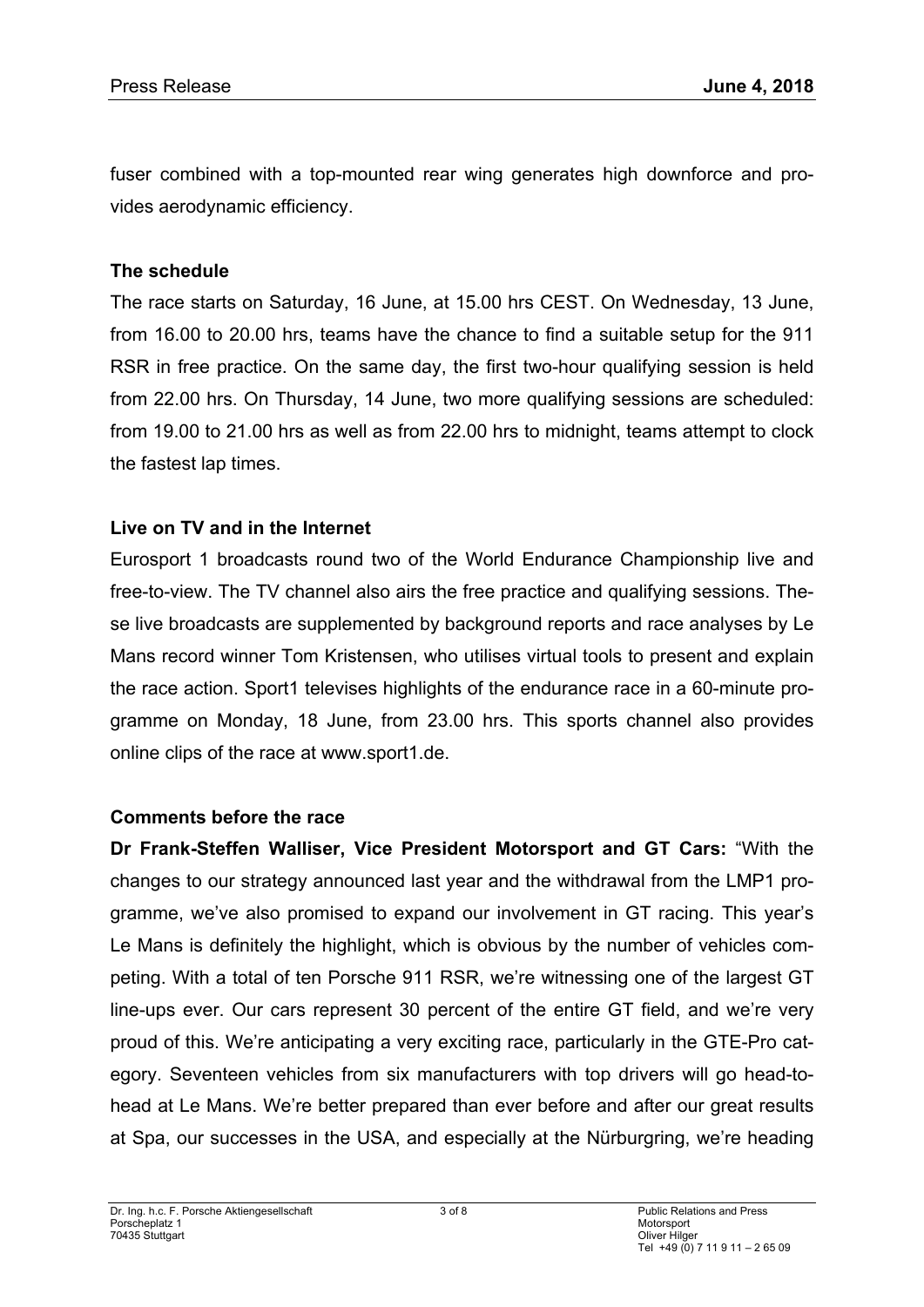to Le Mans feeling confident."

**Pascal Zurlinden, Director GT Factory Motorsport:** "The 24 Hours of Le Mans is a legendary race, and the history of Porsche is closely linked to it. We want to follow in these big footsteps and be as successful as possible. The key to success at a longdistance event is to still be capable of attacking in the final stages."

**Gianmaria Bruni (Porsche 911 RSR #91):** "2018 is a very special year for Porsche because we're celebrating 70 years of Porsche sports cars. With this being my first time contesting the Le Mans 24 Hours for Porsche it's also an exciting experience for me. We kicked off the WEC season at Spa very competitively. I can hardly wait to drive again at Le Mans."

**Richard Lietz (Porsche 911 RSR #91):** "The setup of our 911 RSR for Spa was outstanding. Unfortunately, the strategy was influenced by the safety car phases. But at Le Mans, we have 24 hours until the flag drops and more tyres at our disposal to fight for the podium."

**Frédéric Makowiecki (Porsche 911 RSR #91):** "Le Mans is the ultimate highlight for many drivers. But for me as a Frenchman, this is the most important race. I'm determined to win this race once in my career. To be amongst the leaders you need a high top speed on this racetrack. Last year we were on track for a podium result until a puncture threw us out of contention an hour before the finish."

**Kévin Estre (Porsche 911 RSR #92):** "I'm looking forward to my fourth Le Mans 24 hour race, not least because many of my family members will be there. It's very emotional to line up on the grid and hear the French national anthem. No other race gives a driver such a feeling."

**Michael Christensen (Porsche 911 RSR #92):** "The race and the track have an incredible history. This makes Le Mans an extraordinary race. It's vital to maintain your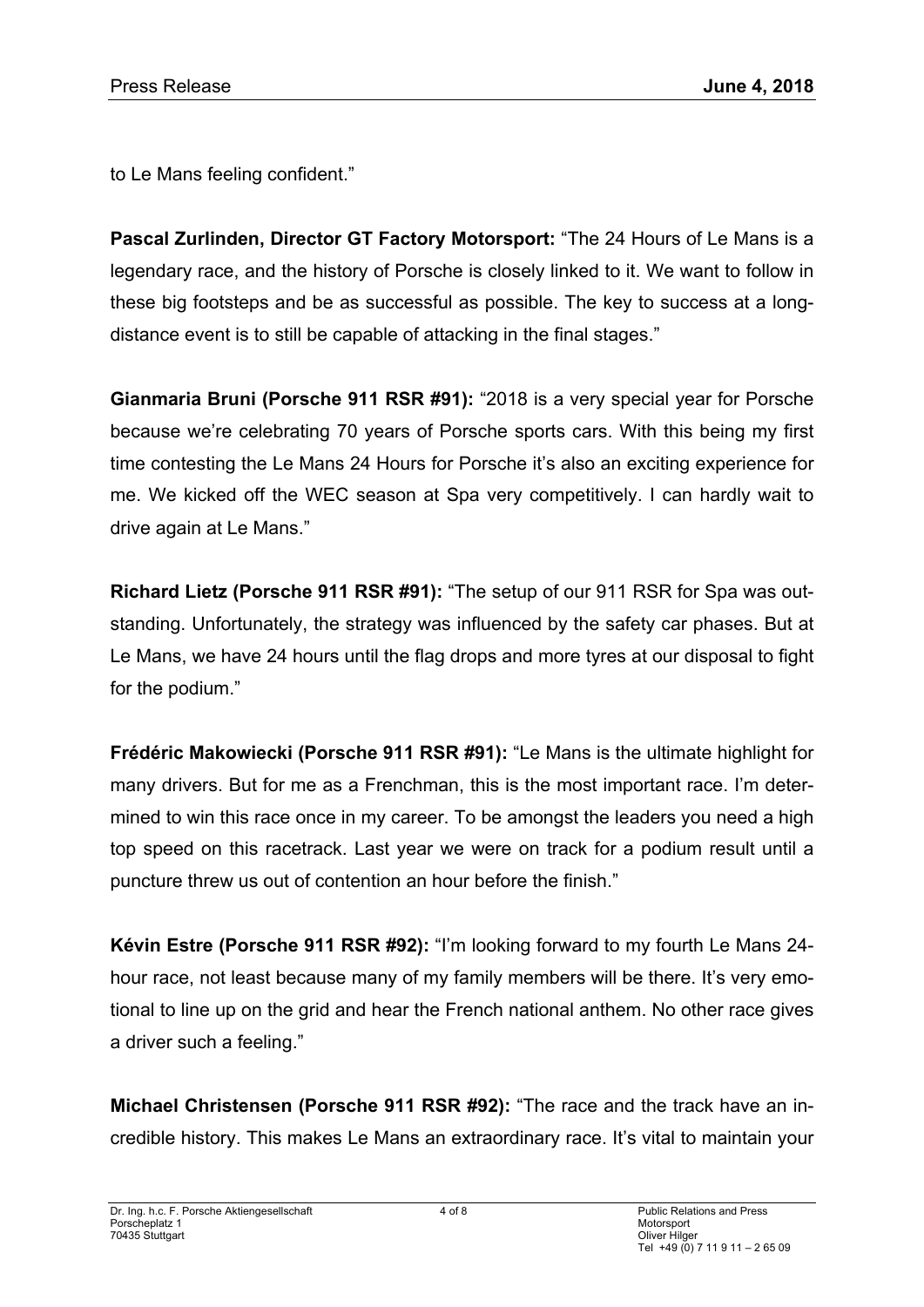focus during the entire time. The straights and particularly the Porsche Curves are important because you're driving at high speed in these passages. For me, the feeling of driving at Le Mans is unparalleled."

**Laurens Vanthoor (Porsche 911 RSR #92):** "Le Mans is unquestionably the highlight of the year. The big goal is to secure another win for Porsche. The factory is campaigning four 911 RSR – I think this underscores our intention. It's an important race for us all. As such, there's a lot of pressure to perform well. That's precisely our forte. We're well prepared."

Patrick Pilet (Porsche 911 RSR #93): "I live in Paris only 200 kilometres away, which makes Le Mans my home race. I'm excited to compete with Nick Tandy and Earl Bamber and I'm certain that we've put a good package together to win this race. At the test day we were already able to score the fastest lap time."

**Earl Bamber (Porsche 911 RSR #93):** "I can't wait to return to Le Mans. It'll be really exciting, especially after our LMP1 win for Porsche in 2017. Fielding four 911 RSR is a big challenge for the factory. My aim is clear: I'm going for the podium. I'm looking forward to competing at the world's biggest race with my team from the IMSA Championship."

**Nick Tandy (Porsche 911 RSR #93):** "Le Mans is a very special race for me, of course. I've always raced for Porsche here and I look forward to competing in the GT class again this year. There are a lot of cars in the GTE-Pro class and it'll be hotly contested. The entire team can hardly wait for the long-distance race to start."

**Timo Bernhard (Porsche 911 RSR #94):** "Last year's overall victory will be hard to beat, of course. Back in 2002 I actually won the GT class. As two-time outright winner it's wonderful to return to Le Mans, to fight again for victory, and to meet up with old friends."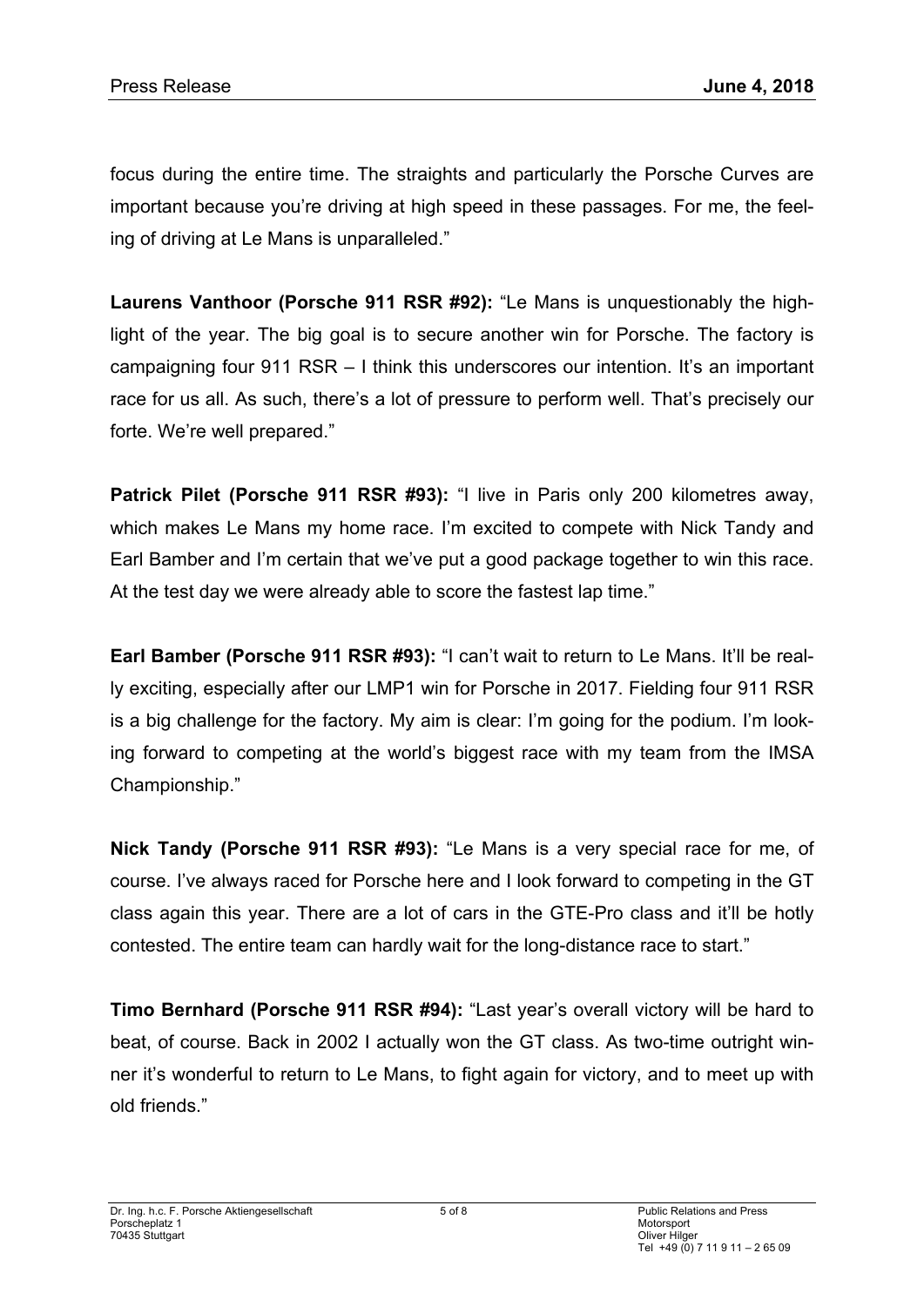**Romain Dumas (Porsche 911 RSR #94):** "This will be my first Le Mans race in a GT car since 2013, and I'm looking forward to it. The GTE-Pro grid has never been this competitive. It's important to focus on our job and not think about the opposition. We're simply driving our race. I'm sure we'll do a good job."

**Sven Müller (Porsche 911 RSR #94):** "In 2015 I got the chance to turn a few laps during the pre-test. I even got goose bumps doing that. I'm looking forward to that feeling at my first outing here as a regular driver. We went testing at Spa and Monza with my teammates and our engineer and we managed to try out all the tyres. With my race at Le Mans, a dream comes true."

**Jörg Bergmeister (Porsche 911 RSR #56):** "I've contested Le Mans every year since 2002 with one exception. Fortunately, nothing of the unique atmosphere has changed by now. The race is just as popular as ever. The butterflies start about two weeks before the race, and the tension continues to mount until the start on Saturday."

**Julien Andlauer (Porsche 911 RSR #77):** "Driving at Le Mans is a dream come true. Last year I contested the Porsche Carrera Cup France before the 24-hour race took off. It's an incredible and storied racetrack. For me it's extremely helpful that I already know the circuit, which paid off with the fastest lap time in the GTE-Am class."

**Christina Nielsen (Porsche 911 RSR #80):** "This will be my third time at Le Mans, but my first with Porsche. The 911 RSR is not at all like the 911 GT3 R that I drive in the IMSA Championship. I must admit, I love the RSR. The tests with Ebimotors have gone very well so far and we're heading to France feeling optimistic."

**Michael Wainwright (Porsche 911 RSR #86):** "Getting used to a new race car is always a challenge. But at Spa the 911 RSR has given us confidence. Given that most of the Le Mans racetrack is driven at full throttle and we reach high speeds,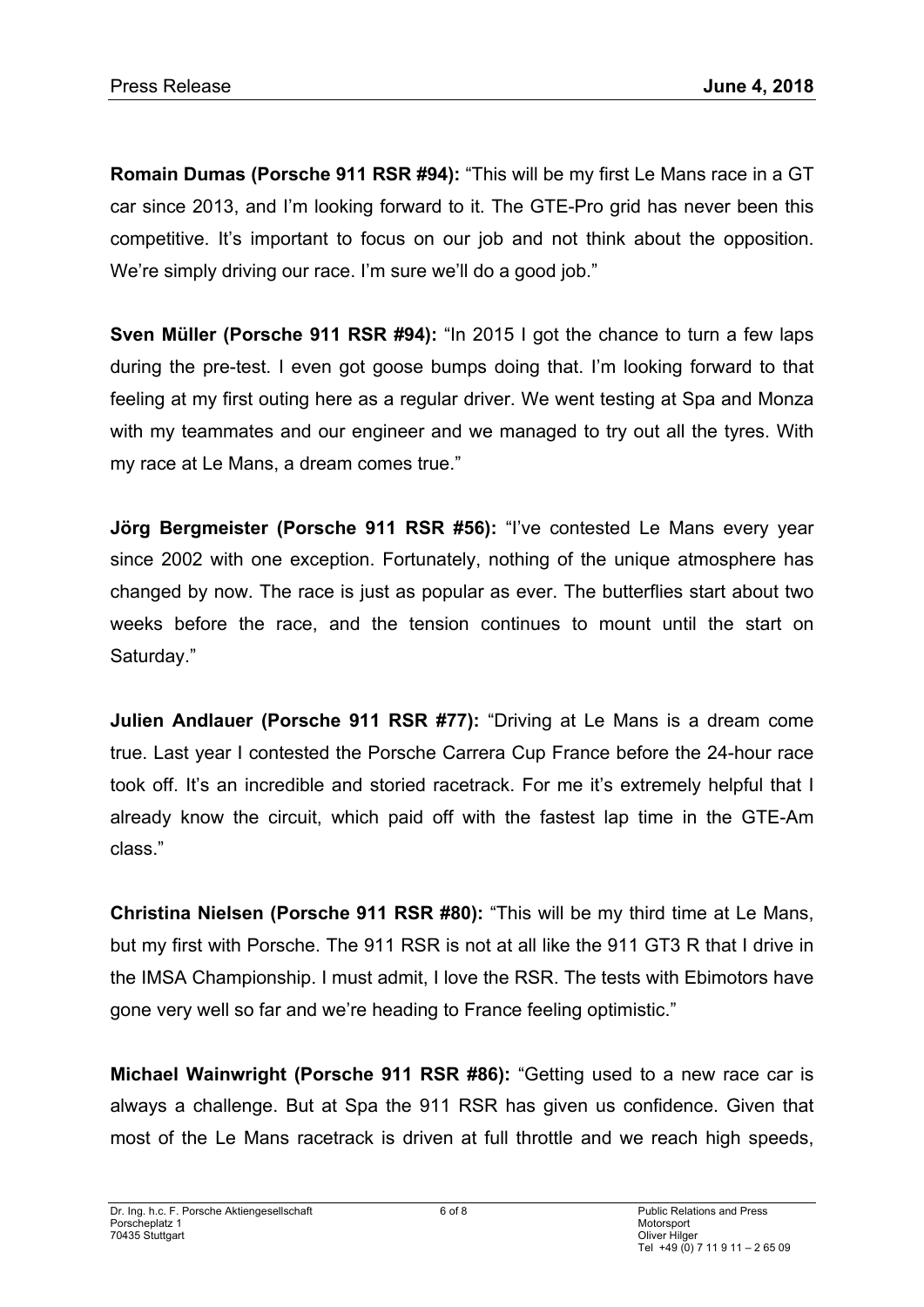aerodynamics plays a critical role here. The Indianapolis corner and the Porsche Curves are particularly challenging."

**Matteo Cairoli (Porsche 911 RSR #88):** "It's a dream of mine to finish on the podium at the 24 Hours of Le Mans. I'm particularly looking forward to the night time, because I like driving in the dark and I enjoy every second. You have to stick to your racing line and you mustn't allow yourself get distracted by the lights of the faster LMP cars."

**Patrick Long (Porsche 911 RSR #99):** "This is my 15th Le Mans race in a row. I'm really proud of this. We're competing with an experienced team and good drivers. It's particularly important to strike a balance between the action on the racetrack and the rest breaks. I'd like to show the rookies in particular how important it is to make as few mistakes as possible at this race. American fans love this race. They know Le Mans from Steve McQueen's movie with the same name and they make the trip here to fulfil a dream."

## **The Sports Car World Endurance Championship WEC**

In the Sports Car World Endurance Championship (WEC), which began in 2012, sports prototypes and GT vehicles contest four classes: LMP1, LMP2, GTE-Pro and GTE-Am. They all compete together in one race but are classified separately. The Porsche GT Team contests the GTE-Pro class, while the customer teams Dempsey Proton Racing, Project 1 and Gulf Racing fight for honours in the GTE-Am class. The Porsche GT Team from the North American IMSA WeatherTech SportsCar Championship also tackles the 24 Hours of Le Mans, with the Ebimotors squad contesting the GTE-Am category.